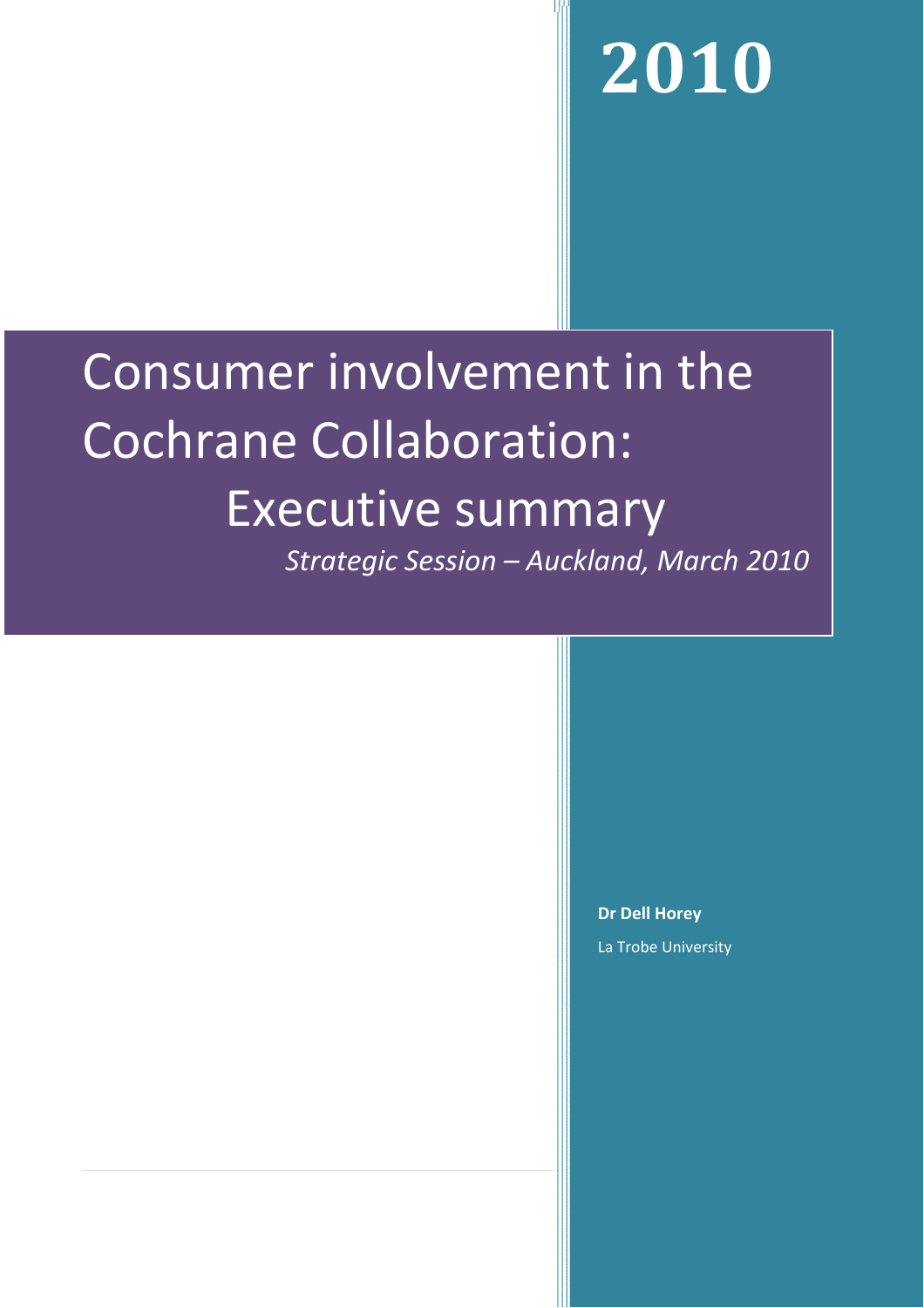### **EXECUTIVE SUMMARY**

Consumers are encouraged to be involved in The Cochrane Collaboration:

- To ensure that the work of the Collaboration reflects the needs and priorities of patients, consumers and carers in health systems using the best evidence available.
- To ensure the quality and relevance of Cochrane Systematic Reviews.
- To promote evidence‐based decision‐making in healthcare.

It is difficult to ascertain the number of consumers currently active in the Collaboration. Consumers can register on Archie but numbers may not reflect current active participation as there can be a lag in identifying when participants become inactive. Across all entities in February 2010 Archie recorded 521 individuals registered as consumer reviewers (consumer referees), nine as consumer coordinators and 107 as handsearchers. Archie also listed 723 active members for the Consumer Network. The majority of consumer reviewers in the Collaboration were not members of the CCNet (61%).

Consumer roles in the Collaboration can be summarised into three main areas:

- Involvement in the decision‐making processes of the Collaboration.
- Involvement in the choice and preparation of Cochrane Systematic Reviews.
- Involvement in dissemination and promotion of Cochrane Systematic Reviews and evidencebased healthcare.

Three fundamental groups or types of consumers can be described as participating in the Collaboration. These overlap as most people rarely all fit into one type (*see* Figure 1).



#### **FIGURE 1: Model of consumer groups participating in the Collaboration**

The groups are:

**CONSUMER VOLUNTEERS** comprise the group commonly associated with consumer involvement, where their input is primarily based on experiential knowledge as a health consumer.

**CONSUMER FACILITATORS** work to promote and support consumer involvement in the Collaboration. They may have a funded role but can also volunteer. They have direct experience as consumers but also facilitate consumer involvement in other ways, for example, actively helping other consumers be involved. Facilitator positions operate under different guises across the Collaboration (e.g. consumer editors and consumer coordinators). The role can be funded through CRGs or Centres but there are examples of consumer organisations funding positions that include working with the Collaboration.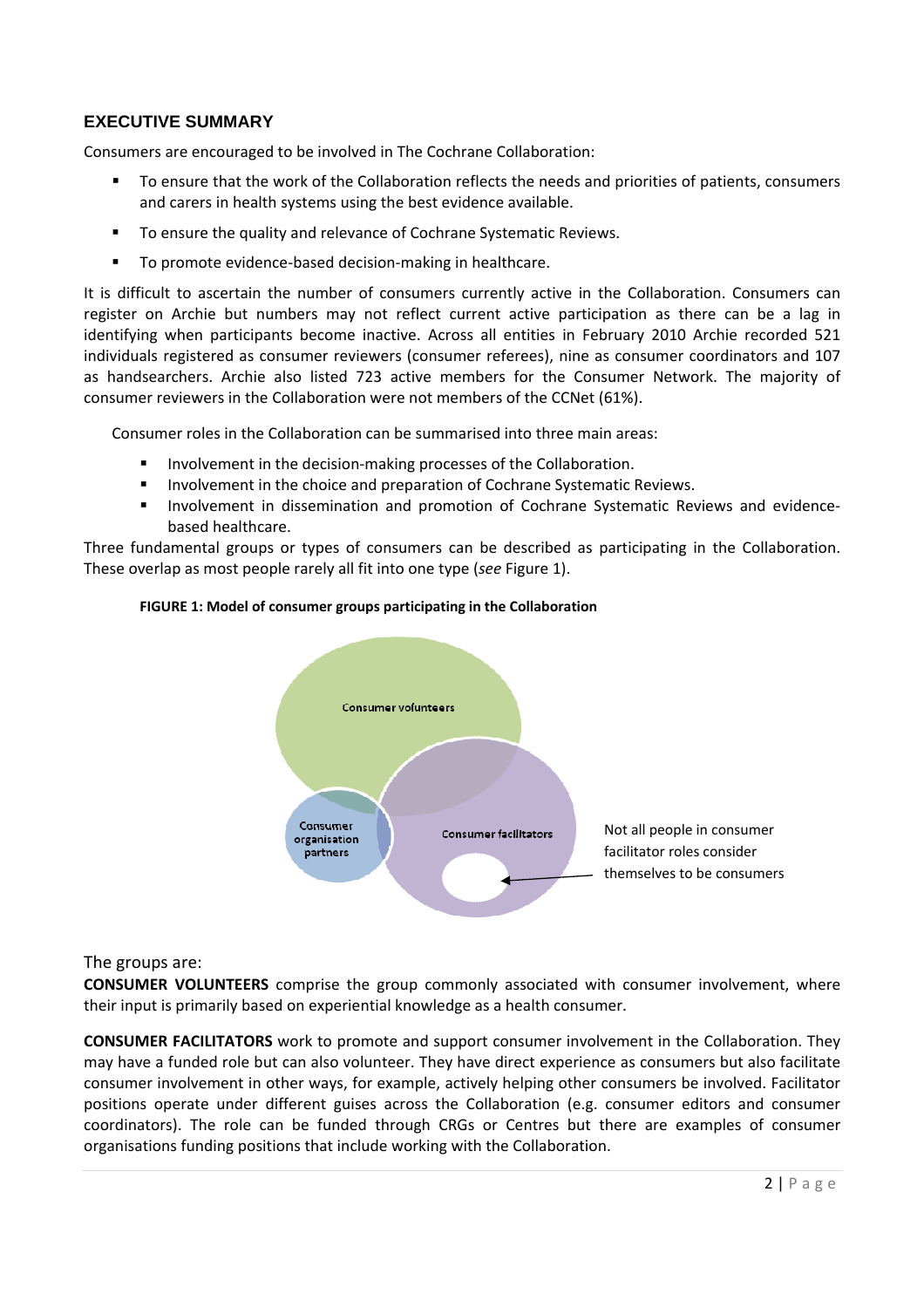**CONSUMER ORGANISATION PARTNERS** are those consumers working as representatives or in liaison roles with consumer organisations. This group undertakes an important function that could be expanded in the Collaboration. Some Cochrane entities already work directly with consumer groups that contribute to prioritising reviews, identifying relevant outcomes, etc.

Figure 2 shows CCNet membership and consumer involvement in the Collaboration based on current data in Archie. There are concerns about what it is reasonable to expect from volunteers without any of the organisational infrastructure or institutional infrastructure available to other entities, or how such an entity might take on additional, and increasingly complex, tasks. For example, the CCNet has no formal mechanism to develop partnership arrangements with consumer organisations, nor has it the necessary resources needed to do so.



#### **FIGURE 2: CCNet's relationship with consumer groups participating in the Collaboration**

Figure 3 shows one option, the provision of an administrative unit within the Secretariat, which would support consumer involvement across all consumer types and assist the CCNet.

#### **FIGURE 3: Model for sustainable consumer involvement in the Cochrane Collaboration**